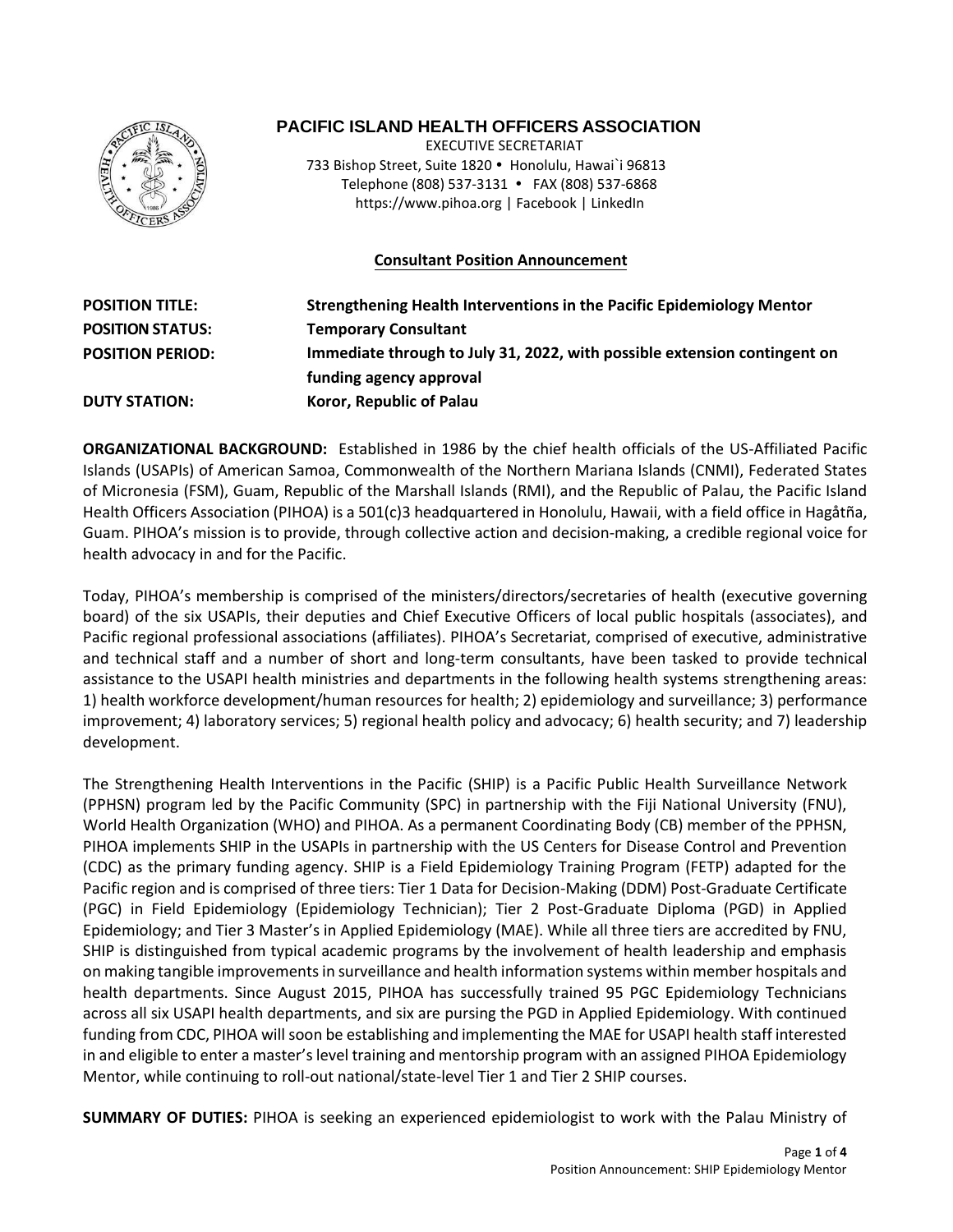Health and Human Services leaders to identify suitable SHIP participants, identify aspects of hospital and public health information systems needing improvement, deliver SHIP courses and mentor SHIP participants as they tackle their information system improvement projects. The Epidemiology Mentor will be placed on-site at the Ministry of Health and Human Services in the Republic of Palau.

#### **SCOPE OF POSITION:**

- 1. **PIHOA Monitoring and Oversight Lead**: SHIP Faculty Lead
- 2. **Signature Authorities**: None
- 3. **Level of Interaction**: Interactions with USAPI department/ministries of health leadership, staff, PIHOA, CDC, national health leadership, including the USAPI Directors and Secretaries of Health and regional/international technical partners is expected. Must be able to work independently and in collaboration with other team members and project stakeholders. Must be able to follow complex instructions and have the initiative to complete multiple competing tasks. Knowledge of acceptable office practices and procedures a plus. Must possess exceptional organizational, communication, and time management skills. Must be flexible and capable of working in resource-limited settings with limited communications and other infrastructure. Must also be able to work in varying cultural, social, and political settings where English fluency is variable.
- 4. **Special Requirements:** Given the nature of PIHOA work in the Pacific region and travel requirements for the position, PIHOA contractors may potentially be exposed to vector-borne and local infectious diseases, rough terrain, inclement weather conditions, high humidity, intense heat and sun, vicious animals, poisonous plants/sea creatures, and travel in small commuter planes and small boats. Position will be required to travel from duty station for short and long periods of time, and often to multiple locations at any given time. Candidate must be able to work in resource-limited, rural island environments with limited public infrastructure and communications, and often less than 1 to 2-star accommodation with little to no disability access.

#### **SCOPE OF SERVICE**:

The SHIP Epidemiology Mentor consultant will be placed in-country and work in collaboration with the SHIP Faculty Lead, SHIP Program Manager, PIHOA Health Information Systems (HIS) and Performance Management (PM) Coordinator, PIHOA Regional Epidemiology Unit, the Republic of Palau Ministry of Health and Human Services, CDC, and other local, regional and international partners to:

- Oversee, mentor and coach health department staff who are enrolled in the MAE.
- Provide training and technical expertise to MAE students in their completion of MAE required projects and their work on improving routine surveillance and other routine reporting systems across the host health department.
- Supervise and evaluate MAE students' field activities. Troubleshoot barriers to complete MAE projects and other SHIP Program activities, assist with planning and implementing recommendations to alleviate and/or reduce barriers.
- Assist with delivery of and coach MAE students in the delivery of Data for Decision Making program (SHIP Tier 1) to new cohort of staff at the host health department and in other jurisdictions.
- Coach and provide technical assistance to MAE students who may be deployed as member of an outbreak response or community healthy survey team in-country and/or other USAPIs. Participate in disease surveillance and outbreak investigation with MAE students and health agency staff to demonstrate best practices and skills.
- Confer with Ministry of Health and Human Services (MHHS) leadership to identify elements of hospital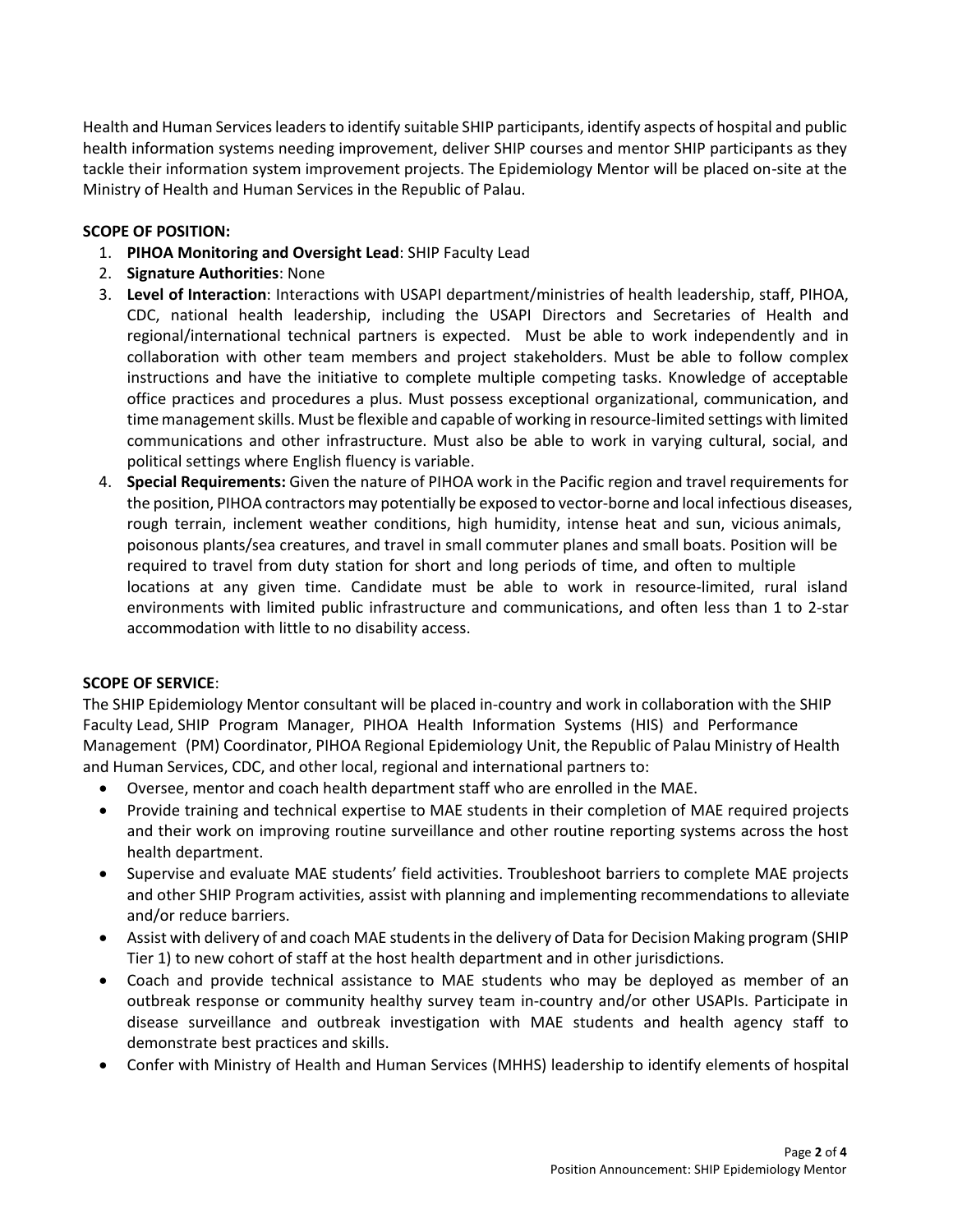and public health information systems to target for improvement through the SHIP program.

- Regularly report progress and obtain feedback from MHHS leadership needed to guide SHIP HIS projects to assure usefulness and implementation.
- Confer with MHHS and PIHOA team to plan SHIP Program courses (Tier 1 and Tier 2), lead and/or cofacilitate delivery of SHIP Tiers 1 and 2 courses on-site (country of placement and other jurisdictions) and via distance learning (using Moodle, Zoom or other learning and distance communication platforms). Provide technical assistance and mentor students of SHIP Tier 1 and Tier 2 courses onsite and remotely.
- Provide onsite and remote coaching, mentoring and related technical assistance to successful SHIP-PGFCE, PGDAE and MAE students and graduates to encourage research, and publication and dissemination of products.
- Collaborate and communicate with MAE programs in other USAPIs.
- Assist with monitoring and evaluation of SHIP Program, quality improvement and accreditation process.
- Assist with review and updates of SHIP curriculum and training resources as may be needed.
- Participate in PIHOA Board meetings, Pacific Public Health Surveillance Network (PPHSN), regional, national or international meetings.
- Prepare regular and timely technical reports for submission to PIHOA. Contribute to SHIP Program technical and programmatic reports.
- Regularly communicate with Palau Ministry of Health, MAE students, SHIP Faculty Lead, SHIP Program Manager and PIHOA REU team via email, virtual and in-person meetings, and monthly/quarterly reports.

## **DELIVERABLES:**

- Summary of senior leader consultation outcomes at start of each new DDM, Diploma, and MAE-SHIP cohort
- Monthly progress reports including status of currently enrolled students, progress regarding HIS projects, notes regarding feedback received from student supervisors and senior leaders, challenges, successes and recommendations.
- End-of-module reports upon completion of each DDM, Diploma or MAE-SHIP module, using standard format
- If consultant travels, invoices to include travel/trip reports and other supporting documentation.

## **ADDITIONAL DELIVERABLES:**

- Submission of monthly consultant invoices.
- When completed, submission of all final and approved deliverables and reports to PIHOA and CDC.

## **PRIMARY QUALIFICATIONS**:

**Education**: Minimum of a master's level degree in epidemiology, public health, or other social or health sciences related field from an accredited academic institution. Doctoral or MD level degree preferred. **Experience**: Minimum 5 years of professional experience in field/research work in epidemiology and related fields. Experience in strengthening public health systems in the Pacific region desirable. Experience working with a Field Epidemiology Training Program preferred.

## **Knowledge Competencies**:

- Expert knowledge of the principles and best practices of public health, public health surveillance system in low-resource settings.
- Knowledge in mentoring skills (classroom and field) and facilitation methods. Knowledge and experience in training and mentoring public health professionals.
- Knowledge and experience in developing, analyzing, strengthening public health surveillance systems, conducting outbreak investigation and response, conducting community-based surveys, managing field epidemiology projects.